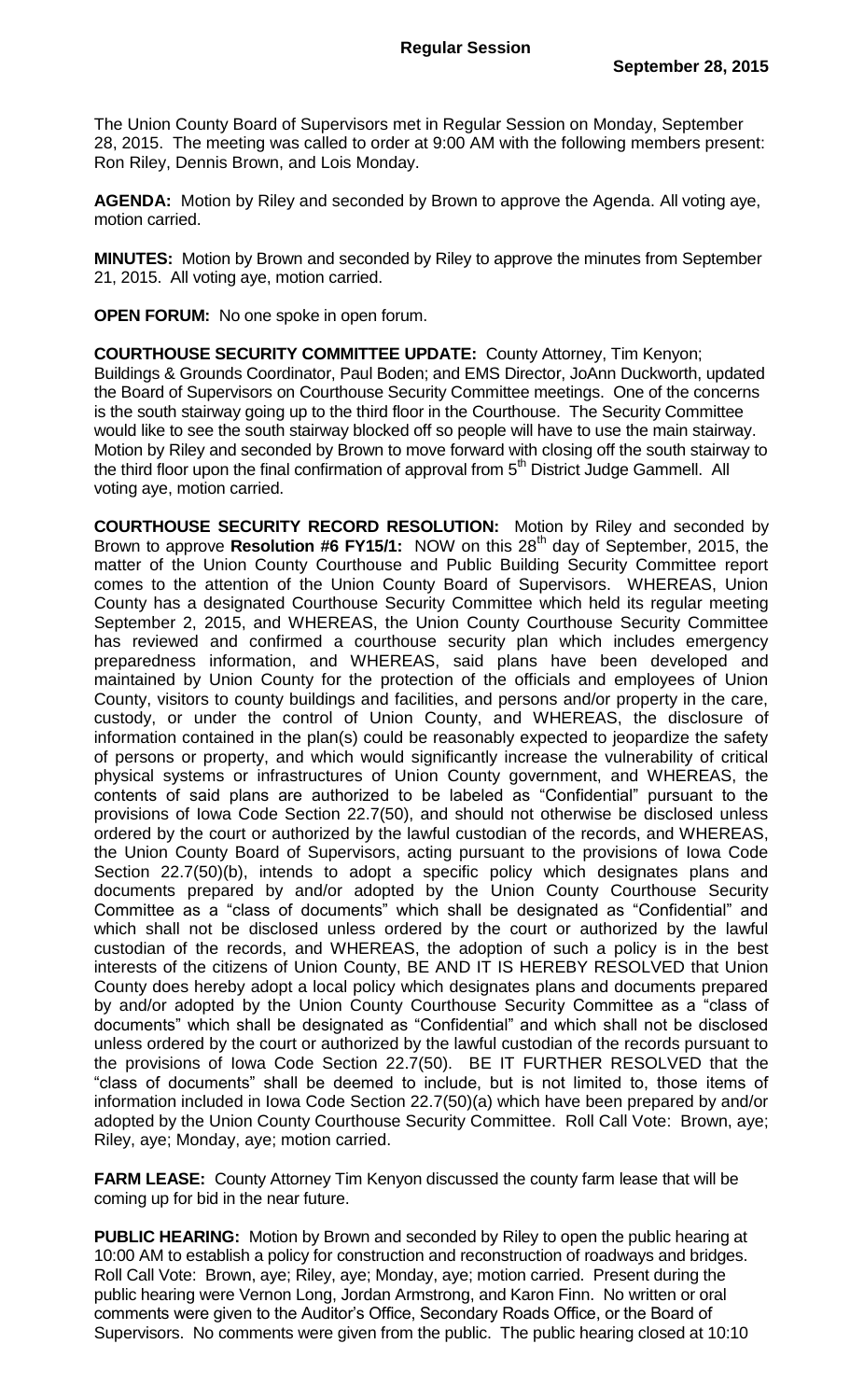AM. Motion by Brown and seconded by Riley to waive the  $3<sup>rd</sup>$  reading. All voting aye, motion carried. Motion by Riley and seconded by Brown to approve Ordinance #53 for FY15/16. Roll Call Vote: Riley, aye; Brown, aye; Monday, aye; motion carried.

**ENGINEER:** Steve Akes, Union County Engineer, presented and discussed the weekly maintenance activity report.

**CARE LEASE AND MANAGEMENT AGREEMENT:** Kendalyn Huff, CEO of Heartland Management Alliance, and Jana Dailey, CARE Director, presented and discussed the CARE Lease and Management Agreement. The Lease Agreement stayed the same, and the Management Agreement had an increase of \$6,045 from last year for management fees.

**JAILER POSITION:** Motion by Brown and seconded by Riley to approve the hiring of Josh Winebrenner for the full time Jailer position starting at \$17.35 per hour as recommended by County Sheriff Rick Piel. All voting aye, motion carried.

**FY16 COMPENSATION BOARD APPOINTMENT:** Motion by Brown and seconded by Riley to reappoint Dorothy McNaught to a four year term to represent the Board of Supervisors on the Compensation Board. All voting aye, motion carried.

**CLAIMS:** Motion by Brown and seconded by Riley to pay claims 125125-125225. All voting aye, motion carried.

| 0001 GENERAL BASIC FUND            |            | <b>MEDIACOM</b>                           | 292.25    |
|------------------------------------|------------|-------------------------------------------|-----------|
| A-1 WINDOW SERVICE                 | 125.00     | METAL CULVERTS INC                        | 72.50     |
| ABEL                               | 92.00      | MIDWEST WHEEL COMPANIES                   | 1,451.72  |
| ACCESS SYSTEMS LEASING             | 1,143.37   | MURPHY TRACTOR & EQUIPMENT                | 173.34    |
| <b>ACS GOVERNMENT</b>              | 1,150.00   | <b>O'HALLORAN</b>                         | 668.62    |
| <b>AKIN</b>                        | 6.98       | <b>SCHILDBERG</b>                         | 12,939.19 |
| <b>ALLIANT</b>                     | 49.89      | <b>WALMART COMMUNITY/GECRB</b>            | 62.18     |
| <b>ARAMARK</b>                     | 13.52      | <b>WINDSTREAM</b>                         | 65.38     |
| <b>BM SALES</b>                    | 114.00     | <b>ZIEGLER</b>                            | 3,317.85  |
| <b>BUSCH</b>                       | 104.08     | 0020 SECONDARY ROAD FUND TOTAL:           | 24,251.50 |
| <b>CENTURY LINK</b>                | 29.86      |                                           |           |
| <b>CRESTON FIRE DEPT</b>           | 332.50     | <b>4000 EMERGENCY MANAGEMENT FUND</b>     |           |
| <b>CRESTON MUNICIPAL UTILITIES</b> | 118.61     | <b>ALLIANT</b>                            | 430.00    |
| <b>CUMMINGS</b>                    | 39.68      | <b>DUCKWORTH</b>                          | 96.14     |
| <b>DOWNING</b>                     | 275.00     | <b>MEDIACOM</b>                           | 128.76    |
| <b>EXCEL MECHANICAL</b>            | 9,150.00   | <b>TYLER INSURANCE</b>                    | 556.00    |
| <b>HANSEN</b>                      | 207.00     | <b>VICKER PROGRAMMING &amp; SERVICES</b>  | 72.00     |
| <b>HAWKS</b>                       | 155.25     | VISA/ISSB                                 | 249.26    |
| <b>HEARTLAND TIRE &amp; AUTO</b>   | 35.41      | <b>4000 EMERGENCY MNGMNT FUND TOTAL:</b>  | 1,532.16  |
| HY-VEE                             | 1,612.40   |                                           |           |
| <b>ISAC</b>                        | 180.00     | <b>4004 LAW ENFORCEMENT CENTER</b>        |           |
| IA STATE CO OF TREASURERS          | 50.00      | A-1 WINDOW SERVICE                        | 21.00     |
| <b>JIM'S TRUCK REPAIR</b>          | 80.00      | <b>AKIN</b>                               | 14.49     |
| <b>MADISON CO SHERIFF</b>          | 25.20      | <b>ARAMARK</b>                            | 16.52     |
| MCNEILL TREE SERVICE               | 800.00     | <b>BM SALES</b>                           | 194.00    |
| <b>MEDIACOM</b>                    | 923.73     | <b>BYERS LOCK SHOP</b>                    | 5.55      |
| <b>MILLER</b>                      | 450.00     | CENTRAL PLAINS ELECTRIC                   | 192.87    |
| <b>NAPA</b>                        | 12.38      | <b>COUNSEL OFFICE &amp; DOCUMENT</b>      | 205.67    |
| NEW LIFE FAMILY MEDICINE           | 75.00      | <b>FIRST COMMUNICATIONS</b>               | 23.01     |
| NEW SECURITY TECHNOLIGIES          | 470.00     | <b>JIM'S TRUCK REPAIR</b>                 | 110.00    |
| <b>OFFICE MACHINES</b>             | 125.99     | <b>MEYER LABORATORY</b>                   | 269.11    |
| PITNEY BOWES                       | 208.19     | <b>NAPA</b>                               | 12.07     |
| <b>PJGREUFE &amp; ASSOCIATES</b>   | 1,500.00   | <b>OFFICE MACHINES</b>                    | 94.77     |
| POWERS FUNERAL HOMES               | 1,987.88   | <b>VERIZON WIRELESS</b>                   | 440.11    |
| RECORDERS ASSOCIATION              | 20.00      | <b>WINDSTREAM</b>                         | 822.35    |
| RINGGOLD CO SHERIFF                | 2,215.00   | <b>4004 LAW ENFORCEMENT CENTER TOTAL:</b> | 2,421.52  |
| <b>SICOG</b>                       | 138,470.40 |                                           |           |
| <b>SIRWA</b>                       | 1,029.38   | <b>4100 COUNTY ASSESSMENT EXPENSE</b>     |           |
| <b>STATE MEDICAL EXAMINER</b>      | 4,775.00   | <b>BANKERS LEASING</b>                    | 103.54    |
| SUMMIT HOUSE APARTMENTS            | 350.00     | <b>MEDIACOM</b>                           | 117.20    |
| <b>TRUE VALUE</b>                  | 34.45      | <b>PUDENZ</b>                             | 21.37     |
| <b>WINDSTREAM</b>                  | 48.93      | THE SCHNEIDER CORPORATION                 | 2,265.00  |
| 0001 GNRL BSIC FUND TOTAL:         | 168,586.08 | 4100 CO ASSESSMENT EXPENSE TOTAL:         | 2,507.11  |
| 0002 GNERAL SUPPLEMENTAL           |            | <b>4150 SOUTHERN HILLS REGION</b>         |           |
| <b>ACCESS SYSTEMS</b>              | 869.94     | <b>ADAMS CO SHERIFF</b>                   | 320.20    |
| <b>CITY OF CRESTON</b>             | 10,619.53  | <b>AISTROPE</b>                           | 229.45    |
| <b>F&amp;M BODY SHOP</b>           | 500.00     | CARE                                      | 12,050.00 |
| <b>HYSELL</b>                      | 148.64     | <b>CENTURY LINK</b>                       | 111.93    |
|                                    |            |                                           |           |